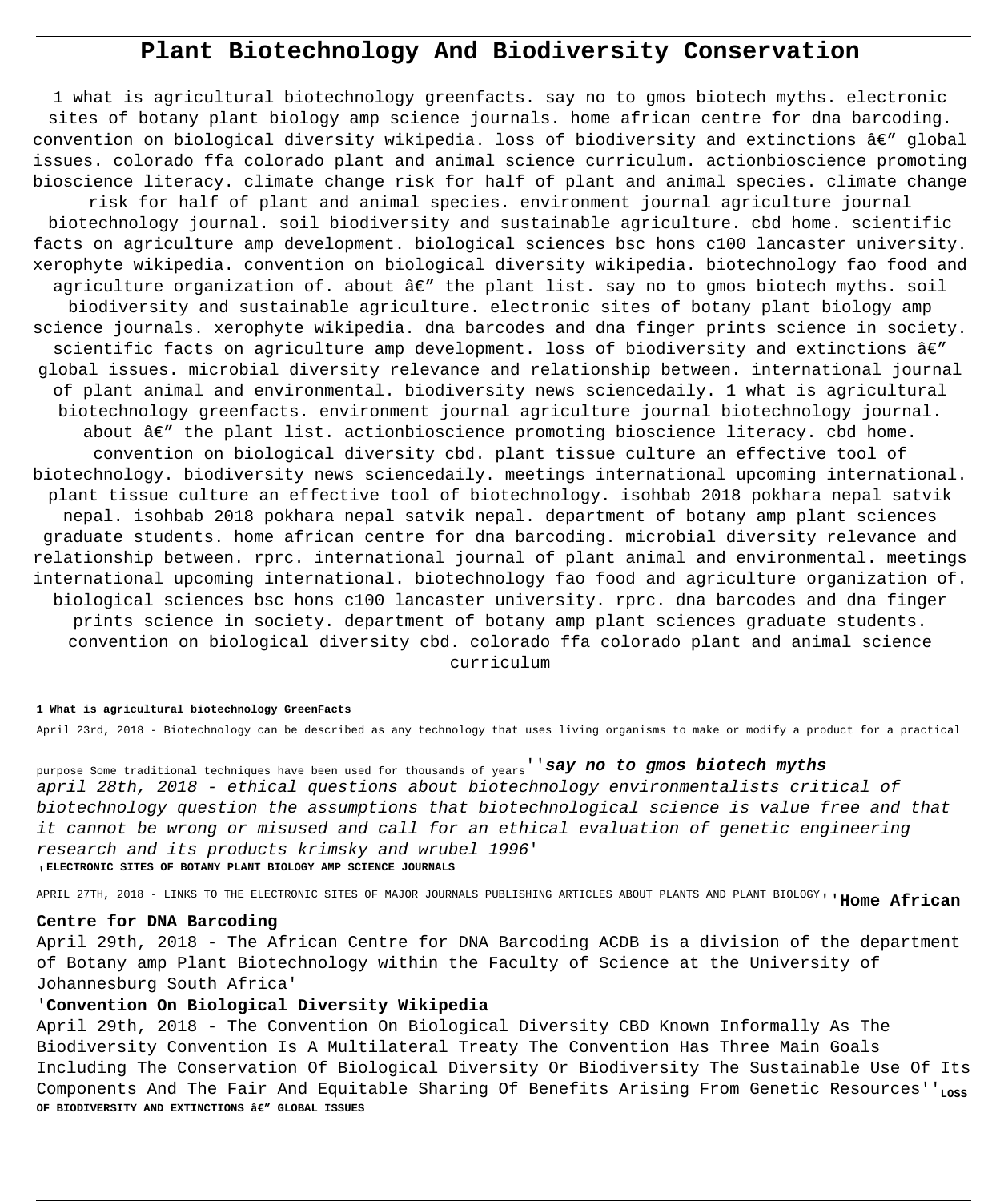APRIL 30TH, 2018 - THE LOSS OF BIODIVERSITY IS INCREASING THERE IS MASSIVE EXTINCTION FROM HUMAN ACTIVITY FOR EXAMPLE FISH STOCKS ARE DWINDLING FOREST LOSS IS RESULTING IN THE LOSS OF MANY SPECIES LAND AND OTHER RESOURCES ARE BEING MISUSED LEADING TO VARIOUS LONG TERMS COSTS'

## '**Colorado FFA Colorado Plant And Animal Science Curriculum**

April 28th, 2018 - Animal Science The Curriculum Listed Below Is For Reference Purposes Only It Is Not Up To Current Accessibility Standards Animal Science Sequencing Animal Science Standards'

### '**ActionBioscience Promoting Bioscience Literacy**

April 30th, 2018 - ActionBioscience Org Examines Bioscience Issues In Biodiversity Environment Genomics Biotechnology Evolution New Frontiers In The Sciences And Education'

## '**Climate Change Risk For Half Of Plant And Animal Species**

**March 12th, 2018 - Climate Change Risk For Half Of Plant And Animal Species In Biodiversity Hotspots The Amazon Miombo Woodlands In Southern Africa And Southwest Australia Will Be Among The Most Affected Places In The World According To Comprehensive New Paper And Report Commissioned By WWF**''**climate change risk for half of plant and animal species** march 12th, 2018 - climate change risk for half of plant and animal species in biodiversity hotspots the amazon miombo woodlands in southern africa and southwest australia will be among the most affected places in the world according to comprehensive new paper and report commissioned by wwf'

#### '**ENVIRONMENT JOURNAL AGRICULTURE JOURNAL BIOTECHNOLOGY JOURNAL**

APRIL 29TH, 2018 - JOURNAL OF AGRICULTURE ENVIRONMENT AMP BIOTECHNOLOGY IS A PEER REVIEWED JOURNAL WITH IMPACT FACTOR AND DOI TO PUBLISH PAPERS OF HORTICULTURE FARMING ENVIRONMENT AGRICULTURE BIOTECHNOLOGY ETC''**SOIL BIODIVERSITY AND SUSTAINABLE AGRICULTURE**

## **April 30th, 2018 - Paper prepared as a background paper for the Ninth Regular Session of the Commission on Genetic Resources for Food and Agriculture CGRFA FAO Rome 14 18 October 2002**''**CBD Home**

April 29th, 2018 - Celebrating 25 Years of Action for Biodiversity on 22 May 2018 the International Day for Biological Diversity the world highlights the 25th anniversary of the Convention Read More''**Scientific Facts on Agriculture amp Development**

April 30th, 2018 - Context Agriculture is closely linked to many concerns including biodiversity loss global warming and water availability

Despite significant increases in productivity malnutrition and poverty still plague many parts of the world,

#### '**Biological Sciences BSc Hons C100 Lancaster University**

## **April 28th, 2018 - Find Out More About Studying Biological Sciences BSc Hons C100 At Lancaster University**''**Xerophyte Wikipedia**

April 30th, 2018 - A Xerophyte From Greek ξηϕόÏ, Xeros Dry φÏ Ï"όν Phuton Plant Is A Species Of Plant That Has Adaptations To Survive In An Environment With Little Liquid Water Such As A Desert Or An Ice Or Snow Covered Region In The Alps Or The Arctic'

#### '**CONVENTION ON BIOLOGICAL DIVERSITY WIKIPEDIA**

**APRIL 29TH, 2018 - THE CONVENTION ON BIOLOGICAL DIVERSITY CBD KNOWN INFORMALLY AS THE BIODIVERSITY CONVENTION IS A MULTILATERAL TREATY THE CONVENTION HAS THREE MAIN GOALS INCLUDING THE CONSERVATION OF BIOLOGICAL DIVERSITY OR BIODIVERSITY THE SUSTAINABLE USE OF ITS COMPONENTS AND THE FAIR AND EQUITABLE SHARING OF BENEFITS ARISING FROM GENETIC RESOURCES**' '**Biotechnology FAO Food and Agriculture Organization of**

**April 29th, 2018 - Biotechnology includes a broad range of technologies applied in crops livestock forestry fisheries and aquaculture and agro industry They are used for many different purposes such as the genetic improvement of plants and animals to increase their yields or efficiency characterization and conservation of genetic resources for food and**'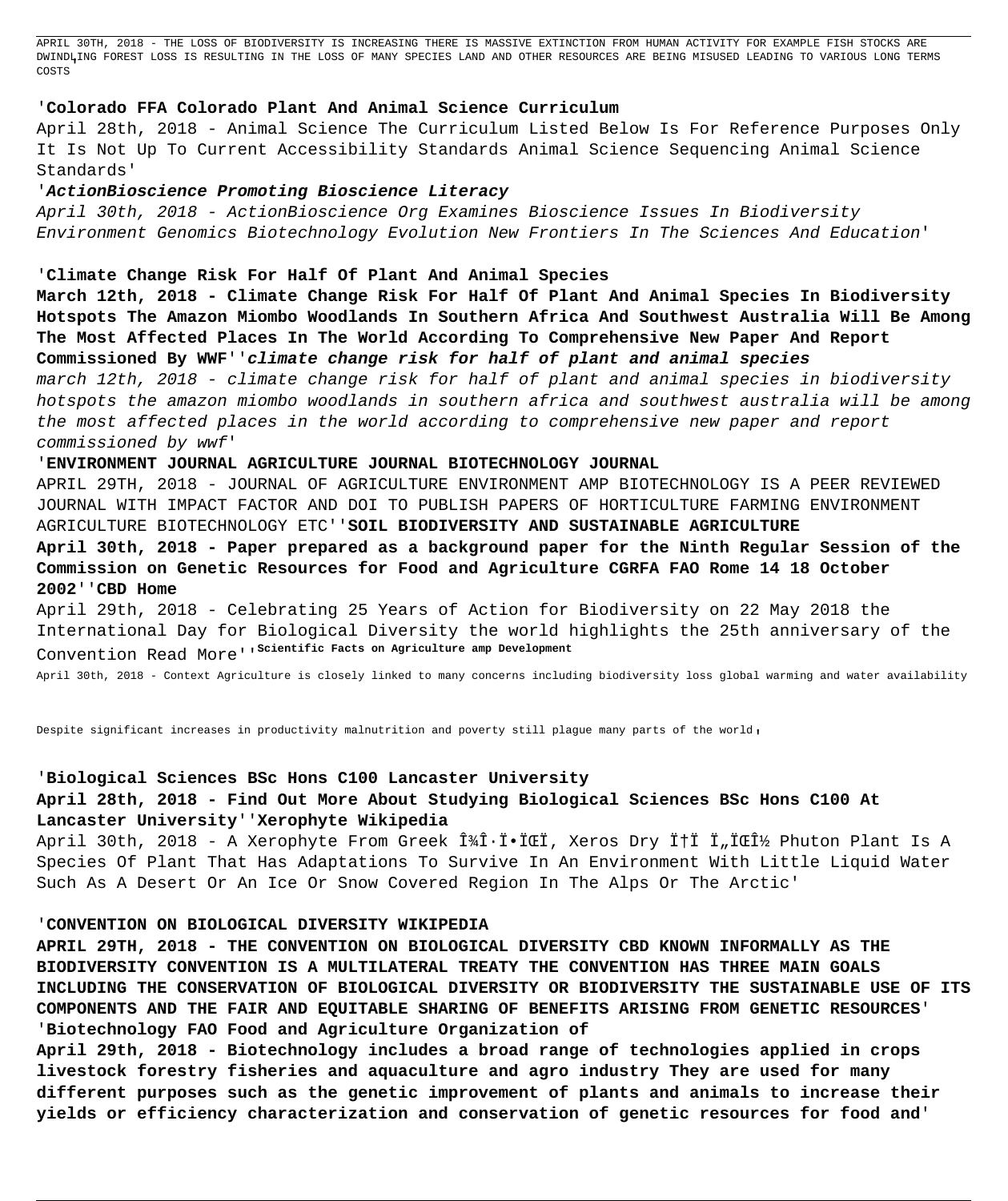## 'ABOUT  $\hat{a}\in$ " THE PLANT LIST

APRIL 28TH, 2018 - ABOUT THE PLANT LIST THE PLANT LIST IS A WORKING LIST OF ALL KNOWN PLANT SPECIES VERSION 1 1 RELEASED IN SEPTEMBER 2013 AIMS TO BE COMPREHENSIVE FOR SPECIES OF VASCULAR PLANT FLOWERING PLANTS CONIFERS FERNS AND THEIR ALLIES AND OF BRYOPHYTES MOSSES AND LIVERWORTS'

#### 'Say No To GMOs Biotech Myths

April 28th, 2018 - Ethical Questions About Biotechnology Environmentalists critical of biotechnology question the assumptions that biotechnological science is value free and that it cannot be wrong or misused and call for an ethical evaluation of genetic engineering research and its products Krimsky and Wrubel 1996' 'soil BIODIVERSITY AND SUSTAINABLE AGRICULTURE

APRIL 30TH, 2018 - PAPER PREPARED AS A BACKGROUND PAPER FOR THE NINTH REGULAR SESSION OF THE COMMISSION ON GENETIC RESOURCES FOR FOOD AND

AGRICULTURE CGRFA FAO ROME 14 18 OCTOBER 2002

'Electronic Sites Of Botany Plant Biology Amp Science Journals

April 27th, 2018 - Links To The Electronic Sites Of Major Journals Publishing Articles About Plants And Plant Biology'

'XEROPHYTE WIKIPEDIA

APRIL 30TH, 2018 - A XEROPHYTE FROM GREEK μηÏ·ÏŒÏ, XEROS DRY φÏ Ï"όν PHUTON PLANT IS A SPECIES OF PLANT THAT HAS ADAPTATIONS TO SURVIVE IN AN ENVIRONMENT WITH LITTLE LIQUID WATER SUCH AS A DESERT OR AN ICE OR SNOW COVERED REGION IN THE ALPS OR THE ARCTIC'

'DNA Barcodes and DNA Finger Prints Science in Society

April 23rd, 2018 - Two kinds of techniques DNA fingerprints and DNA barcodes have revolutionized the identification of individual organisms and species The use of these techniques does not alter the DNA of the organism and does not involve genetic engineering 'scientific facts on agriculture amp development

april 30th, 2018 - context agriculture is closely linked to many concerns including biodiversity loss global warming and water availability despite significant increases in productivity malnutrition and poverty still plague many parts of the world' 'LOSS OF BIODIVERSITY AND EXTINCTIONS  $\hat{a}\epsilon''$  GLOBAL ISSUES

APRIL 30TH, 2018 - THE LOSS OF BIODIVERSITY IS INCREASING THERE IS MASSIVE EXTINCTION FROM HUMAN ACTIVITY FOR EXAMPLE FISH STOCKS ARE DWINDLING FOREST LOSS IS RESULTING IN THE LOSS OF MANY SPECIES LAND AND OTHER RESOURCES ARE BEING MISUSED LEADING TO VARIOUS LONG TERMS COSTS'

#### 'Microbial Diversity Relevance and Relationship Between

January 30th, 2014 - Microbial Diversity Relevance and Relationship Between Environmental Conservation And Human Health'

#### 'International Journal Of Plant Animal And Environmental

April 29th, 2018 - International Journal Of Plant Animal And Environmental Sciences IJPAES Is A Nonprofit Peer Reviewed Open Access International Online Journal Quarterly Publishing Innovative Research Papers Review Articles Case Reports And Short Communications Dealing With Applied Biology And Pharmaceutical Technology''biodiversity news sciencedaily april 30th, 2018 - learn about the loss of biological diversity biodiversity in forests rainforests aquatic environments and open land what are the biodiversity hotspots read about biodiversity conservation efforts'

#### '1 what is agricultural biotechnology greenfacts

april 23rd, 2018 - biotechnology can be described as any technology that uses living organisms to make or modify a product for a practical purpose some traditional techniques have been used for thousands of years'

'environment journal agriculture journal biotechnology journal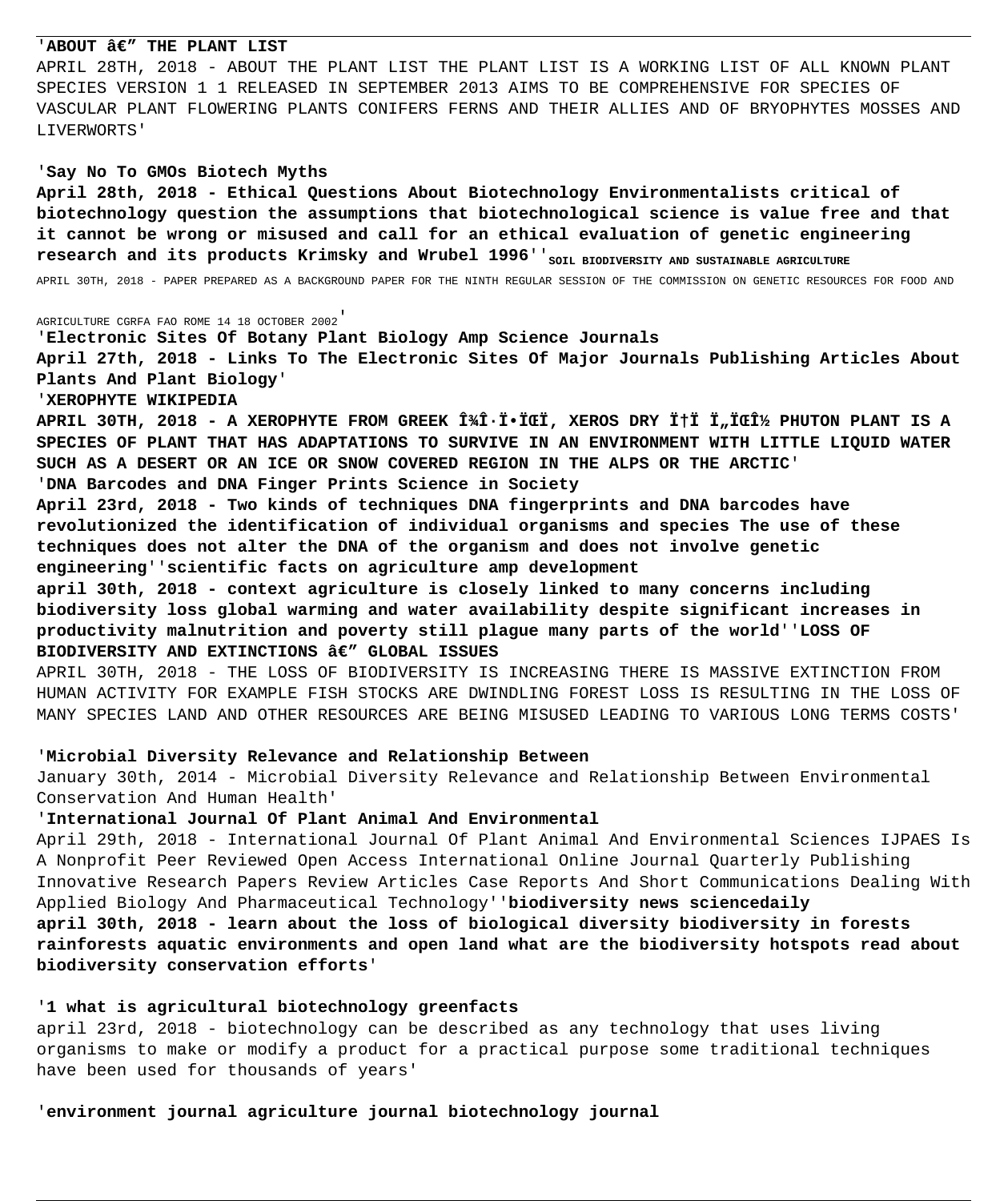april 29th, 2018 - journal of agriculture environment amp biotechnology is a peer reviewed journal with impact factor and doi to publish papers of horticulture farming environment agriculture biotechnology etc''about âe" the plant list

april 28th, 2018 - about the plant list the plant list is a working list of all known plant species version 1 1 released in september 2013 aims to be comprehensive for species of vascular plant flowering plants conifers ferns and their allies and of bryophytes mosses and liverworts''**ActionBioscience Promoting Bioscience Literacy**

April 30th, 2018 - ActionBioscience Org Examines Bioscience Issues In Biodiversity Environment Genomics Biotechnology Evolution New Frontiers In The Sciences And Education'

#### '**CBD Home**

April 29th, 2018 - Celebrating 25 Years of Action for Biodiversity on 22 May 2018 the International Day for Biological Diversity the world highlights the 25th anniversary of the Convention Read More''**CONVENTION ON BIOLOGICAL DIVERSITY CBD**

April 29th, 2018 - From The Use Of Traditional Knowledge Innovations And Practices Relevant To The Conservation Of Biological Diversity And The Sustainable Use Of'

## '**plant tissue culture an effective tool of biotechnology**

march 13th, 2012 - buy plant tissue culture an effective tool of biotechnology for conservation of medicinal plants on amazon com free shipping on qualified orders'

## '**biodiversity news sciencedaily**

april 30th, 2018 - learn about the loss of biological diversity biodiversity in forests rainforests aquatic environments and open land what are the biodiversity hotspots read about biodiversity conservation efforts''**MEETINGS INTERNATIONAL UPCOMING INTERNATIONAL** APRIL 30TH, 2018 - GLOBAL PLATFORM FOR SCIENCE LIFE SCIENCE MEDICAL CLINICAL PHARMA TECHNOLOGY ENGINEERING AMP MANAGEMENT PROFESSIONALS TO EXCHANGE IDEAS KNOWLEDGE AND NETWORKING AT 300 MEETINGS INTERNATIONAL CONFERENCES'

## '**Plant Tissue Culture An effective tool of biotechnology**

March 13th, 2012 - Buy Plant Tissue Culture An effective tool of biotechnology for conservation of medicinal plants on Amazon com FREE SHIPPING on qualified orders'

#### '**ISOHBAB 2018 Pokhara NEPAL Satvik Nepal**

April 30th, 2018 - Nepal is home to snowy mountains green hills fast flowing rivers and dense green forests Geographically Nepal is divided into three regions The Himalayan region 15 the Hilly region 68 and the Terai region 17'

## '**ISOHBAB 2018 Pokhara NEPAL Satvik Nepal**

April 30th, 2018 - Nepal Is Home To Snowy Mountains Green Hills Fast Flowing Rivers And Dense Green Forests Geographically Nepal Is Divided Into Three Regions The Himalayan Region 15 The Hilly Region 68 And The Terai Region 17'

## '**department of botany amp plant sciences graduate students**

**april 28th, 2018 - the plant biology graduate students are engaged in cutting edge research impacting all areas of the plant sciences our program is one of the largest graduate programs at uc riverside and offers unique academic and professional training opportunities**'

## '**Home African Centre for DNA Barcoding**

April 29th, 2018 - The African Centre for DNA Barcoding ACDB is a division of the department of Botany amp Plant Biotechnology within the Faculty of Science at the University of Johannesburg South Africa''**Microbial Diversity Relevance and Relationship Between** January 30th, 2014 - Microbial Diversity Relevance and Relationship Between Environmental